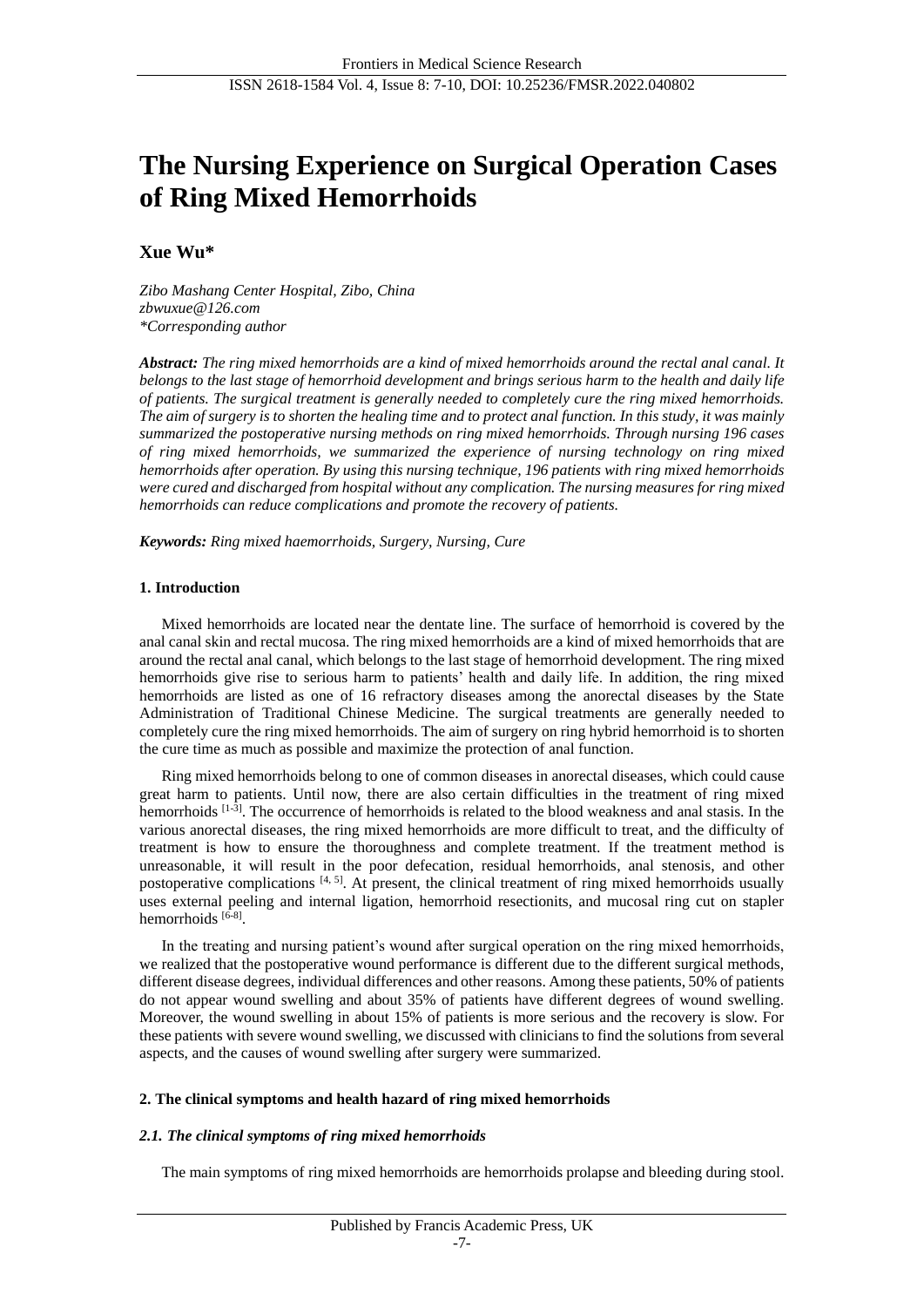## ISSN 2618-1584 Vol. 4, Issue 8: 7-10, DOI: 10.25236/FMSR.2022.040802

At the early stage of ring mixed hemorrhoids, the hemorrhoids texture is small and soft. The color of hemorrhoids surface is green purple or bright red. In addition, the hemorrhoids do not break away from the anus during defecation. With the extension of the disease period, there will be postoperative bleeding or defecation bleeding, and the bleeding is spray or drip shape. Moreover, the color of blood is bright red and blood does not mix with feces. The bleeding is also intermittent attack. At the middle stage of ring mixed hemorrhoids, the hemorrhoids become larger and bulge, and the hemorrhoids easily break away from the anus during defecation. In addition, the amount of posttoilet bleeding is less than the initial stage, and the hemorrhoids can return to normal state. At the last stage of ring mixed hemorrhoids, the color of hemorrhoids surface is gray, and the volume of hemorrhoids becomes larger and it becomes hard. At this stage, the hemorrhoids are easy to break away from the anus during defecation. Furthermore, the hemorrhoids could break away from the body even sneezing, cough, standing or walking. The hemorrhoids loss the ability to return the normal state, and hands may be used to push it back. The hot compress and lying down may be used to help hemorrhoids to return normal state. Moreover, there is no bleeding or less blood at the last stage of ring mixed hemorrhoids  $[9, 10]$ .

#### *2.2. The health hazard of ring mixed hemorrhoids*

If the ring mixed hemorrhoids repeatedly attack, it easily leads to the repeated bleeding. For there is iron element in the blood, if patients lose a lot of blood, it easily causes the reduction of iron content in the circulatory system. Thus, it will produce the symptoms of iron deficiency anemia. The clinical symptoms of patients include burnout, pale complexion, and reduced appetite  $[6, 8, 11]$ .

If the ring mixed hemorrhoids are in a long-term prolapse and it can not shrink in time, the hemorrhoids will be held by sphincter. This state will hinder venous return, and the volume of hemorrhoids will become larger with the continuous input of arterial blood. The thrombosis will be further formatted with the increase of hemorrhoids. After the formation of thrombosis, hemorrhoids will gradually become harden and form an incarceration. However, once the incarceration was formatted in body, the patient's body is easy to produce different degrees of infection, which will further produce an obvious sense of anal swelling. In addition, the long-term incarceration of hemorrhoids in the anal outside will also aggravate the local anal edema. It further aggravates the incarceration of hemorrhoids and forms a vicious circle, which will finally result in the necrosis of hemorrhoids.

#### **3. The nursing experience on surgical operation cases of ring mixed hemorrhoids**

#### *3.1. The disease time on the curing ring mixed hemorrhoids*

There are two kinds of patients with ring mixed hemorrhoids. The first part of patients develop symptoms from 2 to 3 days, and the other part of patients develop symptoms from 5 to 7 days. The first part of patients have less severe postoperative wound swelling, but the latter patients have more severe postoperative wound swelling. In particular, the wound swelling is heavier for the patients with the heavier incarceration, especially for the patients that the maternal and child hemorrhoids break away. However, for the patients with the simple maternal hemorrhoids prolapse, the postoperative swelling degree is less severe. In addition, the degree of wound swelling is also related to whether the patient's postoperative stool is unobstructed. The swelling is heavy for the patients with constipation.

#### *3.2. The surgical method on the curing ring mixed hemorrhoids*

In the clinical care, we found the following things affecting the curing. In the operation, doctors use small power of electric knife in the operation. The subcutaneous blood vessels were treated thoroughly and the free flow is present between the flaps after the removal of hemorrhoids. In these cases, the wound swelling is light, otherwise the wound swelling is heavy. The doctors have done a surgical comparison. They got through the tissue between the flaps in some patients, and did not get through the tissue between the flaps in some other patients. They found that the patients with the subcutaneous tissue have very light wound swelling. Therefore, we suggest that the clinicians should handle the interflap tissue as much as possible, minimize the power of electric knife, and reduce the burning degree of electric knife. The main reason is that the power of electric knife is significantly related to the degree of wound swelling.

#### *3.3. The patient size on the curing ring mixed hemorrhoids*

The postoperative wound swelling is also related to the patient's own condition [2, 12]. The patient's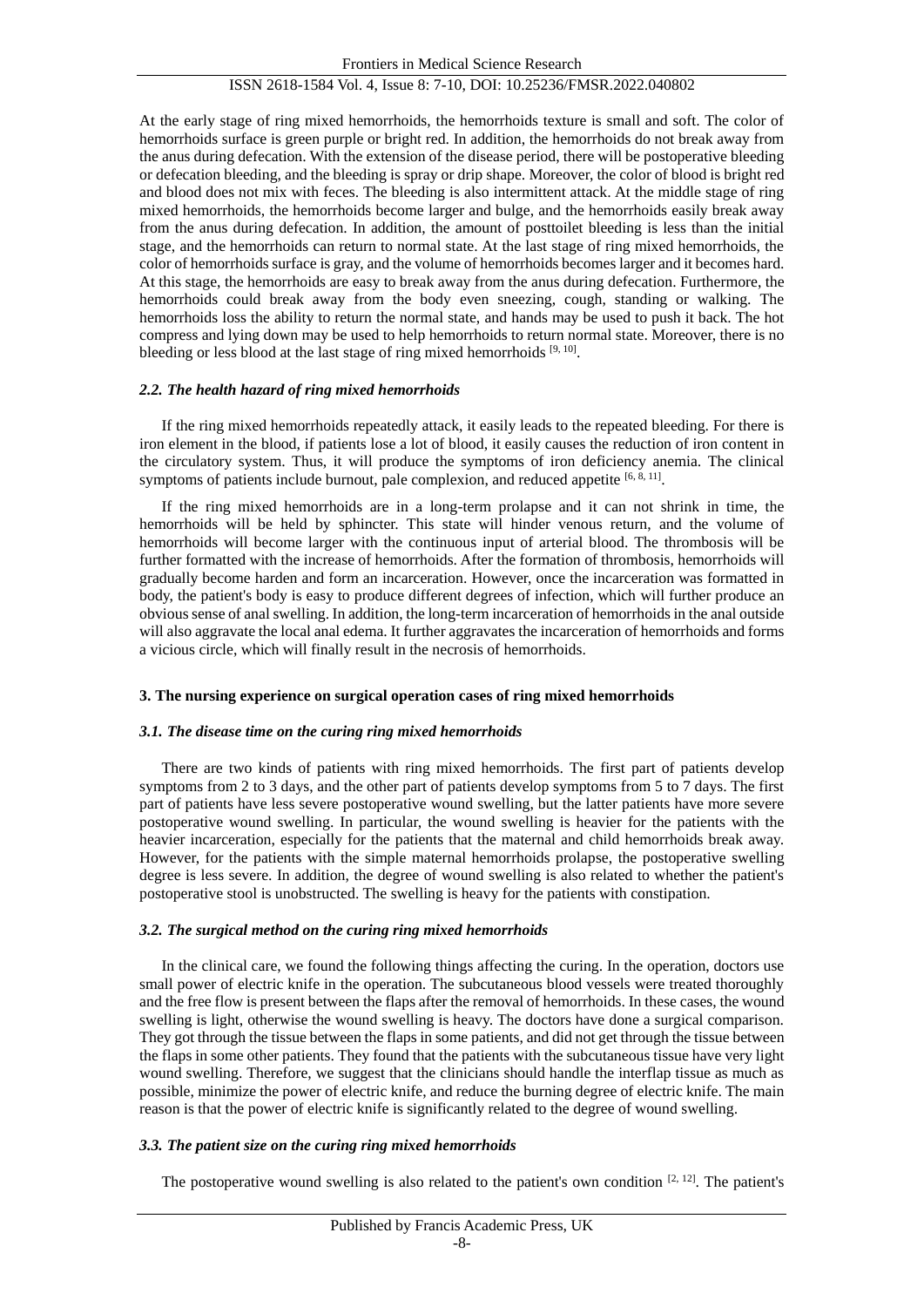# ISSN 2618-1584 Vol. 4, Issue 8: 7-10, DOI: 10.25236/FMSR.2022.040802

body is short with fat hips, and the anus is in a tense state. It will result in the tight anal sphincter. The postoperative wound swelling will be more serious in these patients. On the contrary, if the patient's body is thin and the anus is loose, the postoperative wound swelling is light. However, there are also individual cases. There are two patients with lean body and loose anus, but heavy postoperative swelling also happened, which may be related to the individual differences. These two patients said that the trauma on themselves was also more severe and lasted longer than others.

## *3.4. The mental nursing on the curing ring mixed hemorrhoids*

Psychological nursing refers to a clinical method of psychological treatment in the process of clinical nursing [13]. Psychological nursing includes various ways and technologies. We actively use clinical applied psychology and related technologies, and actively affect the psychological and ideological activities of patients from all aspects, in order to achieve the perfect goal of nursing. We clearly know that the care play a key role in the treatment. However, the clinical psychological nursing in hospitals is still in the initial stage at present. Psychological nursing work is not only the work of clinical nurses, but also the responsibility of doctors and other medical staffs.

When a healthy person becomes a patient, the patient easily appears a series of abnormal psychological activities due to the unfamiliar hospital environment, the pain of disease, the reconstruction of interpersonal relations and some other reasons. One of the tasks of clinical psychological care is taking a variety of unique psychological activities, and actively adopt the corresponding psychological care measures and methods. Moreover, we further change patients' behavior and psychological condition according to the patient's psychological condition and psychological activity characteristics. In addition, we also use relevant measures to affect the patient's cognition and help patients to adapt to new environment and interpersonal relationship. Moreover, we create conducive rehabilitation and the best psychological state in the process of treatment, and let patients recover healthy as soon as possible.

Due to the lack of understanding on the disease and worrying about the effect of operation, many patients easily appear tension and fear to operation. According to the patient's disease and age, we gave psychological counseling to the patients, and patiently told patients the necessity of operation. In addition, we told the patients the detailed preoperative and postoperative preventive measures. We also let the recovered patients introduce their experience. By these ways, we eliminate the patients' ideological problems and make them actively cooperate with the surgical treatment.

#### *3.5. The clinical nursing on the curing ring mixed hemorrhoids*

In view of the different situations of patients, we do different treatments according to the wound conditions of different patients. For patients whose wound is swelling less, we take general wound disinfection, anal filling with Yunnan Baiyao hemorrhoidal ointment, and apply Jingwanhong ointment once a day. After 7~9 days curing with this method, the wound can be cured, and some individual cases may be extended to 12 days. For patients with severe wound swelling, in addition to the above methods, we further apply 5.0% of hypertonic saline and 0.3% of Revnall gauze. On this basis, we further use the local microwave hot compress for 15 to 30 minutes. The swelling in most patients was down and the wound returned to normal state after 3 to 5 days. For a small number of particularly severe patients, we further locally injected 10~15 mg dexamethasone, and also achieved good results after 3 days. Only one patient was performed a local subcutaneous radiobotomy surgery. In all, the wound healing time for patients with hemorrhoids wound swelling is generally longer than that of patients without swelling, and it needs to be extended about 1 week to curing.

Through the practice of clinical nursing ring mixed hemorrhoids, we believe that the complete healing time of ring mixed hemorrhoid wound is mainly related to the surgical method, degree of disease, and individual differences. After taking the above nursing methods, 8~10 days later, the vast majority of patients no longer feel pain after surgery. Half a month later, patients feel a slight pain after stool. The patients completely returned to normal state in about one month.

## *3.6. The eating nursing on the curing ring mixed hemorrhoids*

During the treatment of ring mixed hemorrhoids, the patients should be given scientific arrangement of diet. In addition, food hygiene should be paid close attention, which has positive effects on improving the cure rate of hemorrhoids. Patients should eat an easily digestible, light, semi-liquid diet for 1 to 4 days after surgery. After 4 days, patients should start to eat soft food. However, patients must avoid eating